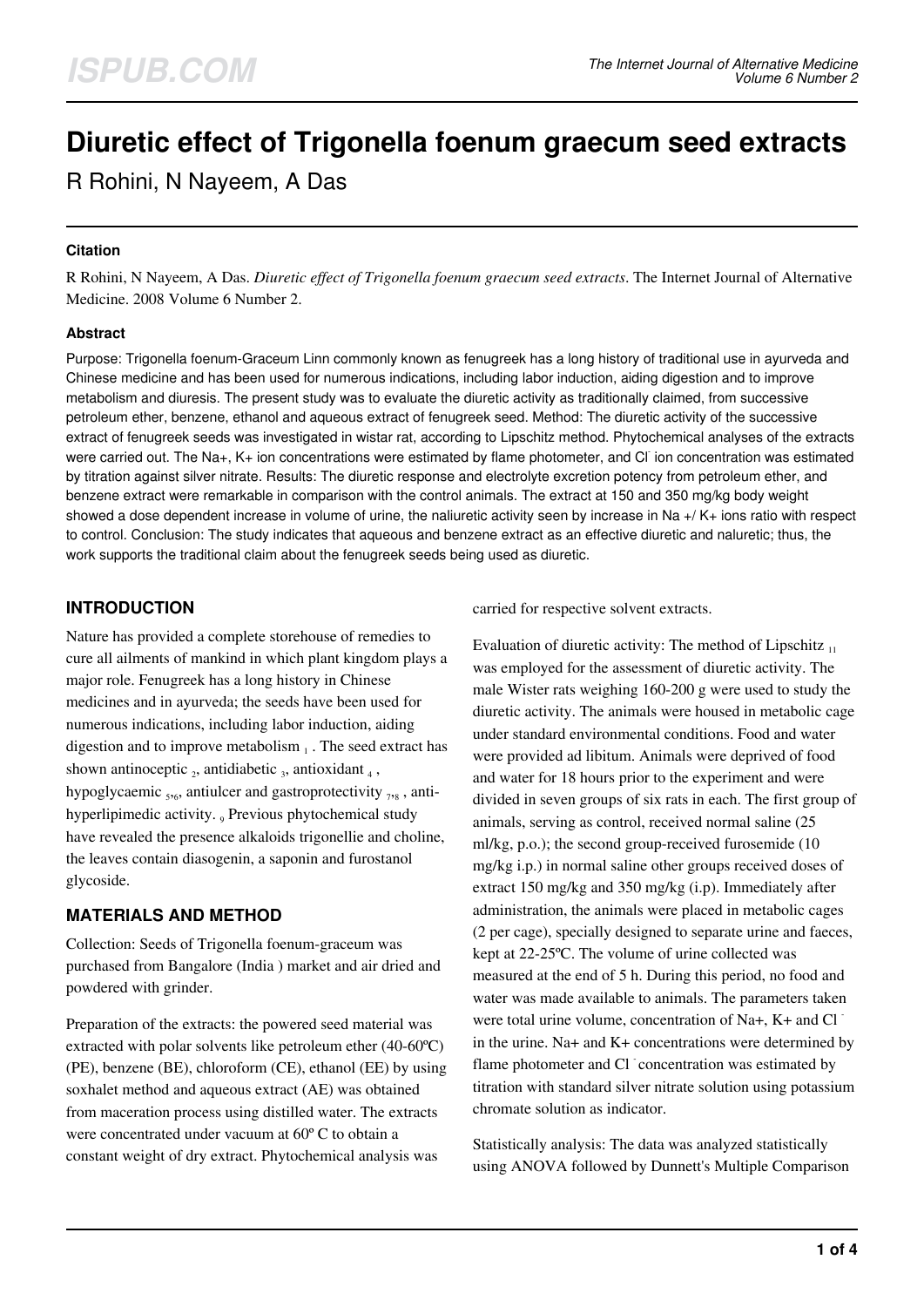test. All results are expressed as mean ± standard error.

## **Figure 1**

Table 1: diuretic activity of successive fenugreek seed extracts

| Treatment         | Volume<br>af       | Sodium (mEql/l)      | Potassium (mEq I)                | Chloride           | Na+/K+ ratio |
|-------------------|--------------------|----------------------|----------------------------------|--------------------|--------------|
| u=6               | urine              |                      |                                  | (mEq)              |              |
|                   | ml                 |                      |                                  |                    |              |
| Saline25ml/kg     | $29 + 0.08$        | $96.31 \pm 20$       | 372.6±1.96 **                    | 101.2+8.85         | 0.258        |
| Ferusomide20mg/kg | $11.7 \pm 0.17***$ | $707.83 \pm 0.98$ ** | $1213.33 \pm 11.4$ <sup>**</sup> | 153±13.2*          | 0.582        |
| PE 150mg/kg       | $1.33 \pm 0.42$ *  | $102 + 2.72$         | 382.16±2.8                       | $131.2+9.3*$       | 0.267        |
| PE 350mgkg        | $8.11 \pm 0.12***$ | $515.66 \pm 1.96***$ | $873.8 \pm 4.4$ <sup>**</sup>    | 122±14.2*          | 0.589        |
| BE 150mg/kg       | $1.25 \pm 0.40$ *  | $110.66 \pm 4.15$ *  | $398 \pm 1.06$                   | $157.7 \pm 12.6$ * | 0.276        |
| BE 350mg/kg       | $8.5 \pm 0.18***$  | $365.16 \pm 0.54***$ | $875 \pm 7.5***$                 | 115.2±10.3**       | 0.417        |
| CE 150 mg/kg      | $1.14 \pm 0.39$ *  | $110.16 \pm 4.13$ *  | $363.66 \pm 21.8$                | $131.1 \pm 13.2$ * | 0.303        |
| CE 350 mg/kg      | $3.06 \pm 0.07$ ** | 184.16 ±0.40**       | $316 \pm 1.84***$                | 120.3±7.6*         | 0.582        |
| EE150mg/kg        | $1.13 \pm 0.51*$   | $99 \pm 0.44$        | 394.5±4.9                        | 133.4±9.7*         | 0.251        |
| EE350mg/kg        | $3.5 \pm 0.04***$  | $285.83 \pm 2.38***$ | $662.5 \pm 5.12***$              | 98.7±7.7           | 0.430        |
| AE150mg/kg        | $1.43 \pm 0.38$ *  | $107 + 4.18$         | $387.5 \pm 3.09$                 | 96.7±7.2           | 0.276        |
| AE 350mg/kg       | $4.08 \pm 0.03***$ | $648.50 \pm 4.80***$ | $8985 \pm 3.94***$               | $97.7 + 7.2$       | 0.721        |

Values are expressed as mean  $\pm$  S.E. (n = 6). \* P<0.05 and \* \* P<0.01

Photochemical analysis: of successive extract obtained revealed the presence of terpenoids in petroleum ether extract, flavonoids in benzene, alkaloids in chloroform extract, glycosides from ethanol extract, proteins, carbohydrates, saponin glycoside from aqueous extract. Table 2 presents the yields of successive extract of fenugreek seeds.

## **Figure 2**

Table 2: percentage yield of successive solvent extracts of fenugreek seeds

| <b>Solvents</b>      | Yield % $(w/w)$ |  |  |
|----------------------|-----------------|--|--|
| Petroleum ether (PE) | 3.17            |  |  |
| Benzene (BE)         | 1.89            |  |  |
| Chloroform (CE)      | 0.87            |  |  |
| Ethanol (EE)         | 2.06            |  |  |
| Water (AE)           | 5.66            |  |  |

## **RESULTS AND DISCUSSION**

Significant increase in the volume of urine was seen at 150 mg/kg ( $p<0.05$ ) and 350 mg/kg ( $p<0.01$ ) and dose dependent increase in the excretion of electrolyte was exhibited from petroleum ether, benzene chloroform, ethanol and aqueous extracts of fenugreek seeds respectively. Frueosmide treated rats showed a significant increase in volume of urine and marked increase in excretion of sodium, potassium and chloride (p< 0.01) compared to control.

Diuretics are developed for treatment of sodium and water retention in edematous disorders and clinically, they remain the most potent drugs available to relieve symptoms and eliminate edema in the congested patient with heart failure. In the non-congested patient, however, diuretics continue to be used on a purely clinical basis potential to influence on mortality. Diuretics have important role in treatment of hypertension they are useful in reducing the syndrome of volume overload, including orthopnea and paroxysmal nocturnal dyspnoea. They decrease plasma volume and subsequently venous pressure to the heart. Thereby decrease cardiac workload oxygen demand and plasma volume, thus decrease blood pressure  $_{12}$ . In the present study, it was observed that the successive extracts of fenugreek seeds, showed a dose dependent increase urine output along with increase in excretion of Na+,  $K+$ , and Cl ions when compared with the control. The increase in the ratio of concentration of excreted sodium and potassium ion from the aqueous extract, compared to control, is a very essential quality of a good diuretic with less hyperkalaemic side effect.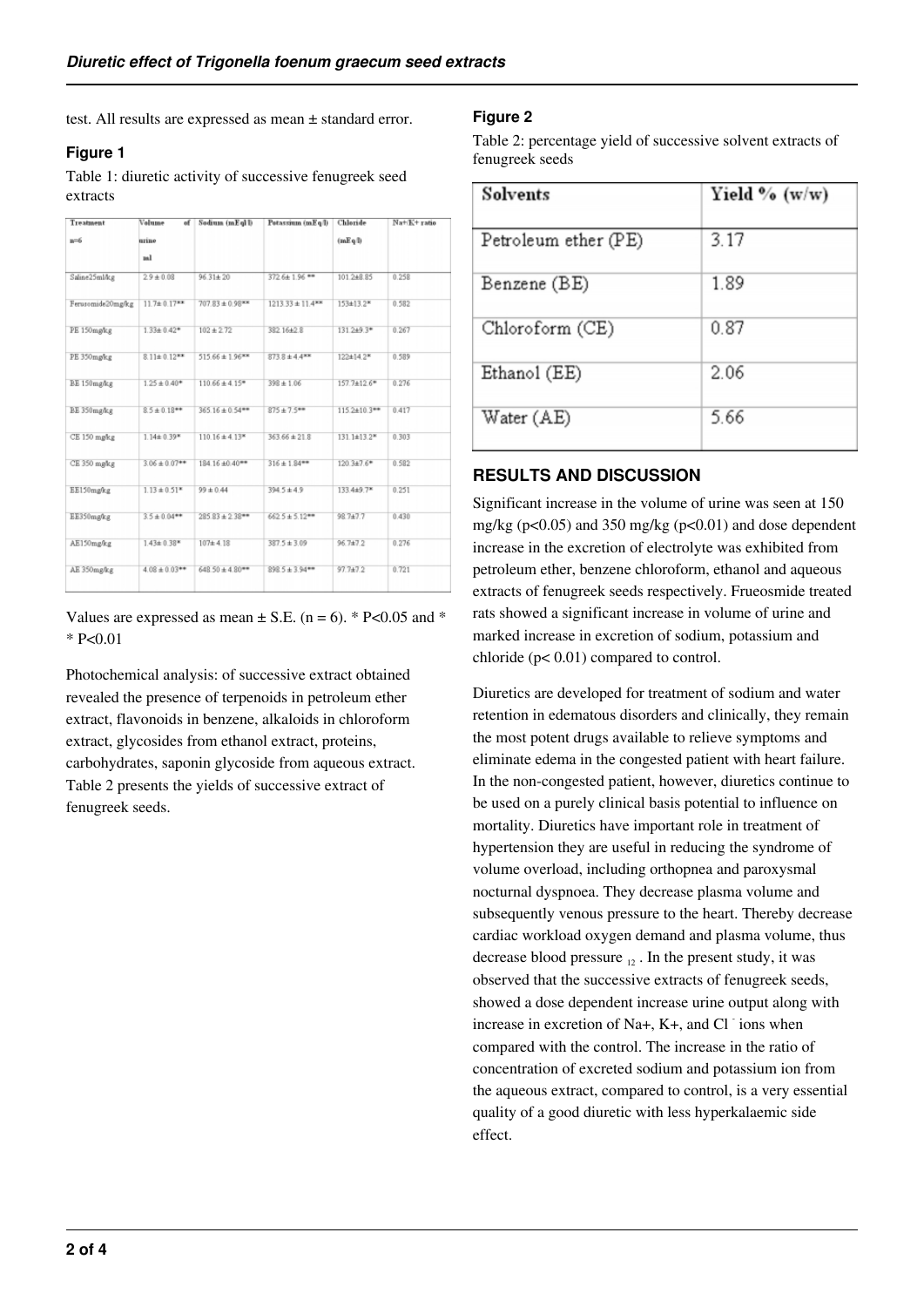# **CONCLUSION**

The study supports the diuretic effect of fenugreek seed as traditionally claimed. The active phytochemicals terpenoids, alkaloid, flavonoid, steroidal glycoside are known to be responsible for diuretic activity  $_{13,14}$ . These active constituent present in the fenugreek seed extracts may be responsible for diuretic and naliuretic activity which is prominently exhibited from benzene and aqueous extract.

# **ACKNOWLEDGEMENT**

The authors are thankful to Prof Suresh Nagpal, Chairman, Krupanidhi Trust of Education and Prof Sunil D, Head Department of Pharmacology for their encouragement and support.

## **References**

1. Shang M Y.,Tezukar., Cai. S O.Chinese traditional and Herbal Drugs.1998,pp657-57

2. Biswal S, Das MC, Nayak P. Antinociceptive activity of seeds of Trigonella foenum gracecum in rats.Indian J Physiol Pharmacol. 2003 Oct;47(4):479-80

3. Mondal DK, Yousuf BM, Banu LA, Ferdousi R, Khalil M Shamim KM. Effect of fenugreek seeds on the fasting blood glucose level in the streptozotocin induced diabetic

rats.Mymensingh Med J. 2004 Jul;13(2):161-4. 4. Dixit P, Ghaskadbi S, Mohan H, Devasagayam TP Antioxidant properties of germinated fenugreek

seeds.Phytother Res. 2005 Nov;19(11):977-83.

5. Thakran SSiddiqui MR, Baquer NZ. The hypoglycaemic activity of fenugreek seed extract is mediated through the stimulation of an insulin signalling pathway.Br J Pharmacol. 2005 Sep;146(1):41-8. 6. Puri, D., K.M. Prabhu and P.S. Murthy, 2002 Mechanism of action of a hypoglycemic principle isolated from fenugreek seeds. Indian J. Physiol.Pharmacol., 46: 457-462. 7. Pandian, R.S., C.V. Anuradha and P. Viswanathan, 2002. Gastroprotective effect of fenugreek seeds(Trigonella foenum graecum) on experiemental gastric ulcer in rats. J. Ethnopharmacol., 18: 393-397 8. A.A. Mahmood, K. Sidik and I. Salmah Anti-ulcer and Gastro Protective Effects of Honey in Combination with Trigonella foenum graecum Seeds Extract on Experimental

Gastric Ulcer in Rats International Journal of Molecular Medicine and Advance Sciences 1 (3): 225-229, 2005 9. Venkatesan N, Devaraj SN, Devaraj H. Increased binding of LDL and VLDL to apo B,E receptors of hepatic plasma membrane of rats treated with Fibernat.Eur J Nutr. 2003

Oct;42(5):262-71

10. Lipschitz, W.L., Haddian, Z. and Kerpscar, A., J. Pharmcol. Exp. Ther. , 1943, 79, 110.

11. R.D. Hoeland and M.J. Mycek, Lippincott's Illustrated Reviews: Pharmacology,(Lippincott Williams and Wilkins, Philadelphia(,2000) pp. 157-58; 240-41

12. R. Sood, A. Bajpai and M. Digits.Pharmacological and biological studies on saponins. Indian J Pharmacol. 17(3): 178-179 (1985)

13. S.H. Rizvi, A. Shoeb, R.S. Kapil and Satya P.Popli. Two diuretic triterpenoids from Antiderma menasu. Phytochemistry. 19(11):2409-2410 (1980)

14. A.Chodera, K. Dabrowska, A. Sloderbach, L.Skrzypczak and J. Budzianowski. Effect of flavanoid fractions of Solidago virgaurea L. on diuresis and levels of electrolytes. Acta Pol Pharm.48: 35-37 (1991).